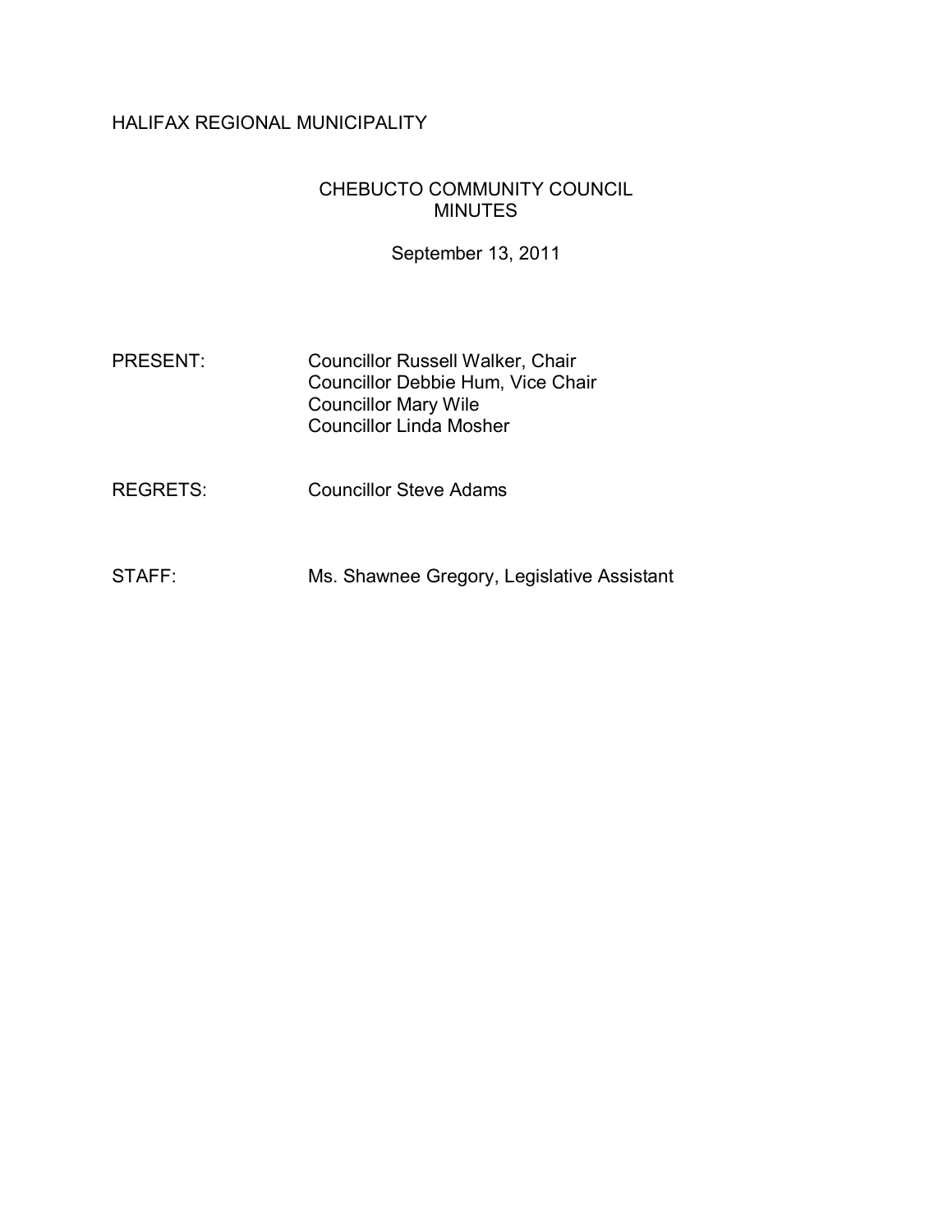# TABLE OF CONTENTS

| 1 <sub>1</sub> |                                                                               |  |
|----------------|-------------------------------------------------------------------------------|--|
| 2.             |                                                                               |  |
| 3.             | APPROVAL OF THE ORDER OF BUSINESS AND APPROVAL OF ADDITIONS                   |  |
|                |                                                                               |  |
| 4.             | Case 16783 - Application by Clayton Developments Limited for a Stage II       |  |
|                | Development Agreement for Block B and Block G, Washmill Lake Drive, Halifax 3 |  |
|                |                                                                               |  |
| 5.             |                                                                               |  |
|                |                                                                               |  |
| 6.             |                                                                               |  |
| 7 <sub>1</sub> |                                                                               |  |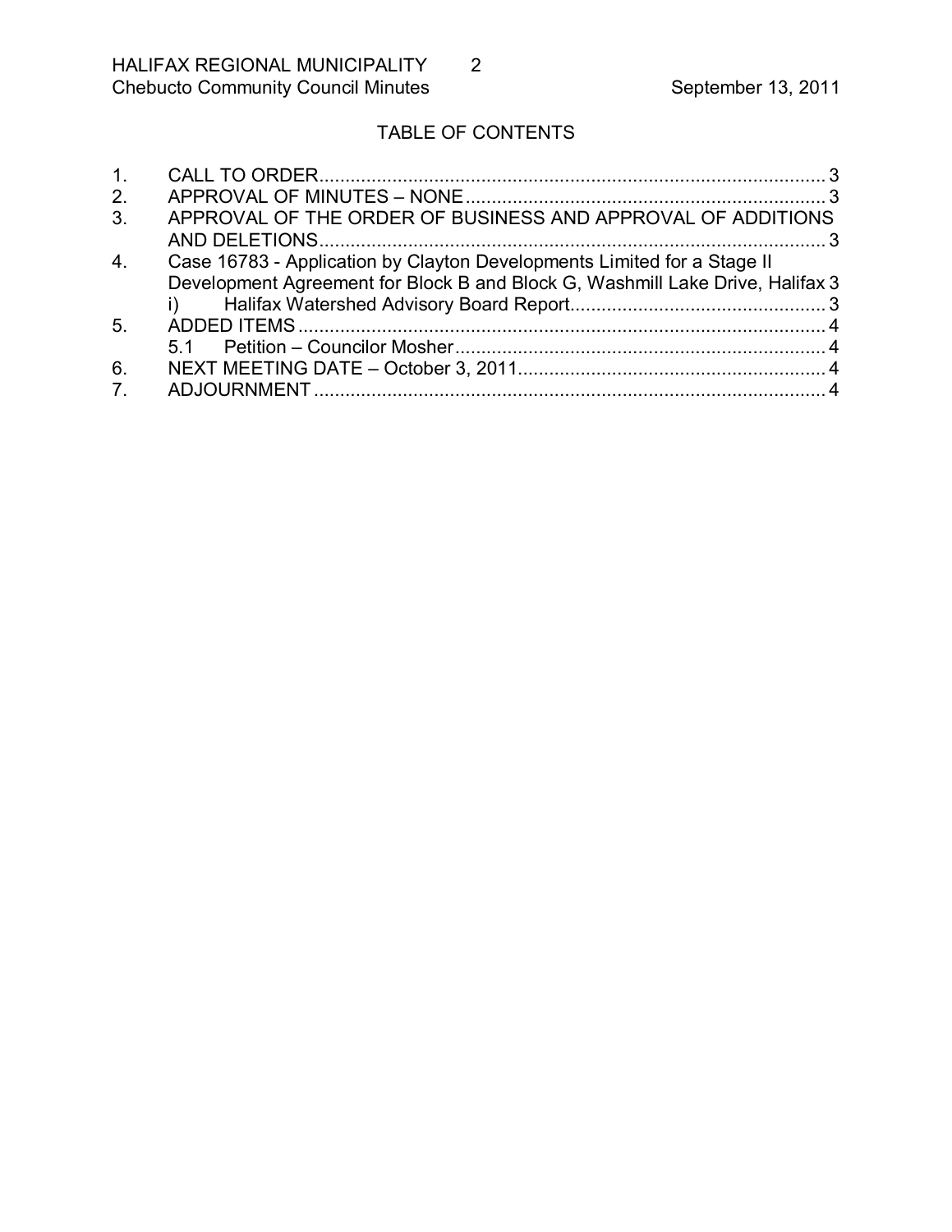#### <span id="page-2-0"></span>**1. CALL TO ORDER**

The Chair called the meeting to order at 12:36 p.m. in Halifax Hall, City Hall.

#### <span id="page-2-1"></span>**2. APPROVAL OF MINUTES – NONE**

#### <span id="page-2-2"></span>**3. APPROVAL OF THE ORDER OF BUSINESS AND APPROVAL OF ADDITIONS AND DELETIONS**

Addition:

5.1 Petition – Councillor Mosher

**MOVED by Councillor Wile, seconded by Councillor Mosher that the agenda be accepted as amended. MOTION PUT AND PASSED.** 

<span id="page-2-3"></span>**4. Case 16783 Application by Clayton Developments Limited for a Stage II Development Agreement for Block B and Block G, Washmill Lake Drive, Halifax**

#### <span id="page-2-4"></span>**i) Halifax Watershed Advisory Board Report**

A report dated August 11, 2011 was before Community Council.

A report from the Halifax Watershed Advisory Board dated May 2, 2011 was before Community Council.

The Chair advised that the special meeting was being held as the regular Community Council meeting had been cancelled late the week prior and only afterwards did it come to light that an application from Clayton Developments, which was time sensitive, had not made the agenda. He indicated that the developer felt they could not wait until the next regular meeting on October 3, 2011 and the Chair made a decision to hold a special meeting rather than create confusion by holding the meeting at its regular time when it had already been cancelled.

Councillor Hum expressed concern over bringing a Stage II Development Agreement to a special meeting.

Councillor Wile advised that Clayton Developments had held a Public Information Meeting regarding this matter.

Councillor Mosher noted that there was no opportunity for the public to speak to a stage II development agreement as it was not a public hearing process; adding that no member of the public had spoken at the stage I public hearing regarding this matter.